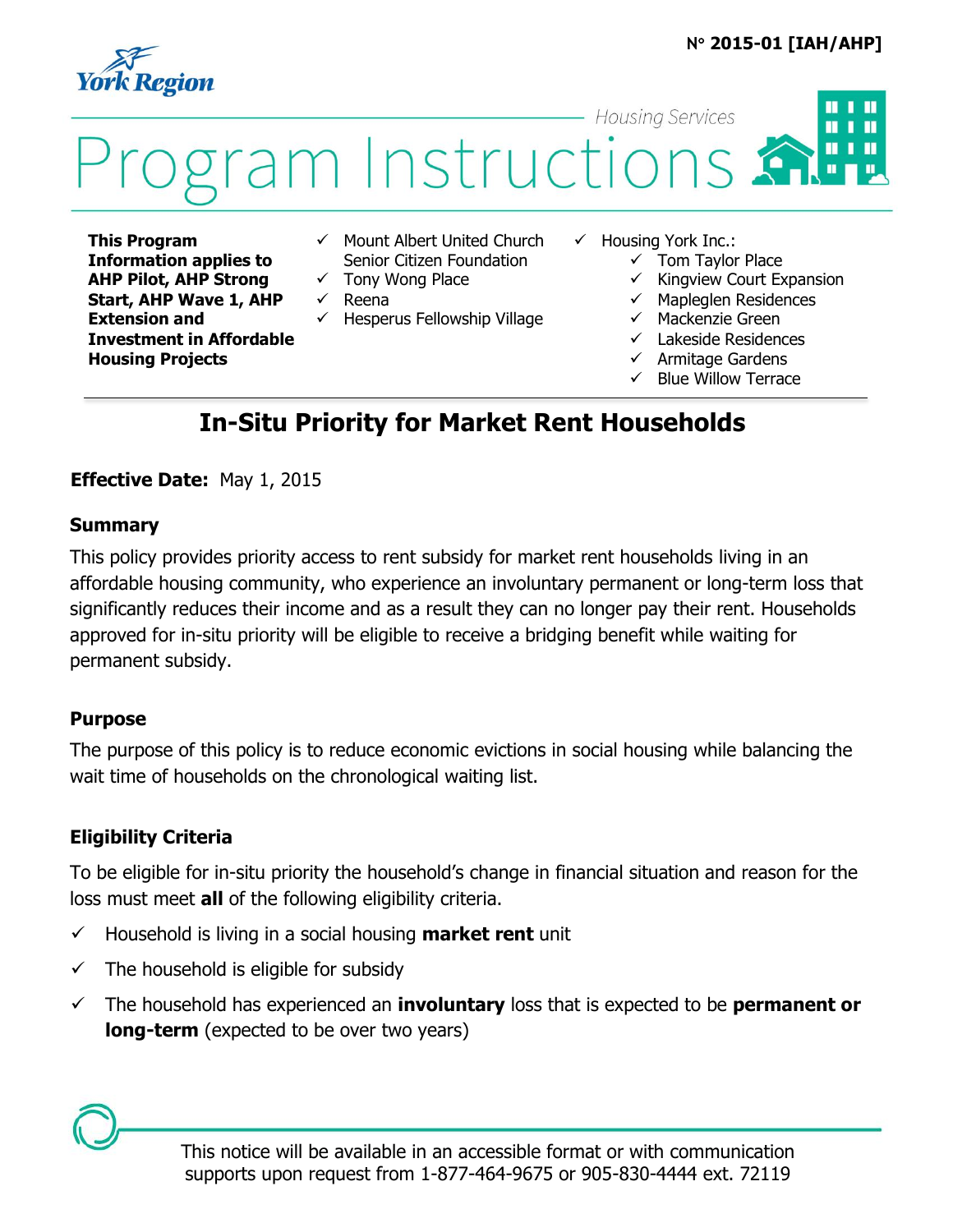As a result of the loss the household's total **income has significantly decreased\*** (decrease of at least 20% or more)

\* To be eligible the decrease in income can only be due to one of the following circumstance:

| <b>Eligible Circumstance</b>                                                  | <b>Example</b>                                                                                                                                 |
|-------------------------------------------------------------------------------|------------------------------------------------------------------------------------------------------------------------------------------------|
| Loss of a family member<br>that was contributing to the<br>household's income | Passing away of a family member, or<br>Е<br>Admission of a family member to a long-term care facility<br>$\blacksquare$                        |
| Permanent or long-term<br>disability (over 2 years)                           | Disability or critical illness acquired by a household member<br>or its dependent that restricts a household member from<br>continuing to work |

**NOTE:** The Region may consider approving households under extenuating circumstances if the household was referred to in-situ priority through Regional support programs

- $\checkmark$  Due to the significant decrease in the household's income, the household  $can't$  pay rent (over 50% of household's income goes toward paying for rent and utilities)
- Total household **assets do not exceed \$20,000** (excluding assets listed appendix A)
- $\checkmark$  If household owes rental arrears, a repayment plan is in place
- $\checkmark$  The household does not receive Housing Allowance

Detailed eligibility criteria definitions are provided in Appendix A.

## **Circumstances NOT eligible for in-situ priority**

If the reason for household's loss is not listed in the table above, the household is most likely not eligible for in-situ priority.

Here are **examples** of not eligible circumstances:

- **Loss of employment\*** 
	- \* Not including loss of employment due to permanent or long-term disability
- **Marital separation**
- **Incarceration**
- **Maternity leave**
- Return to school
- Guarantor breakdown\*
	- \* Guarantor is someone who co-signed a lease/occupancy agreement assuming responsibility over part of the rent
- **Retirement**
- $\blacksquare$  Sponsorship breakdown\*
	- \* As per definition under the Immigration and Refugee Protection Act (Canada)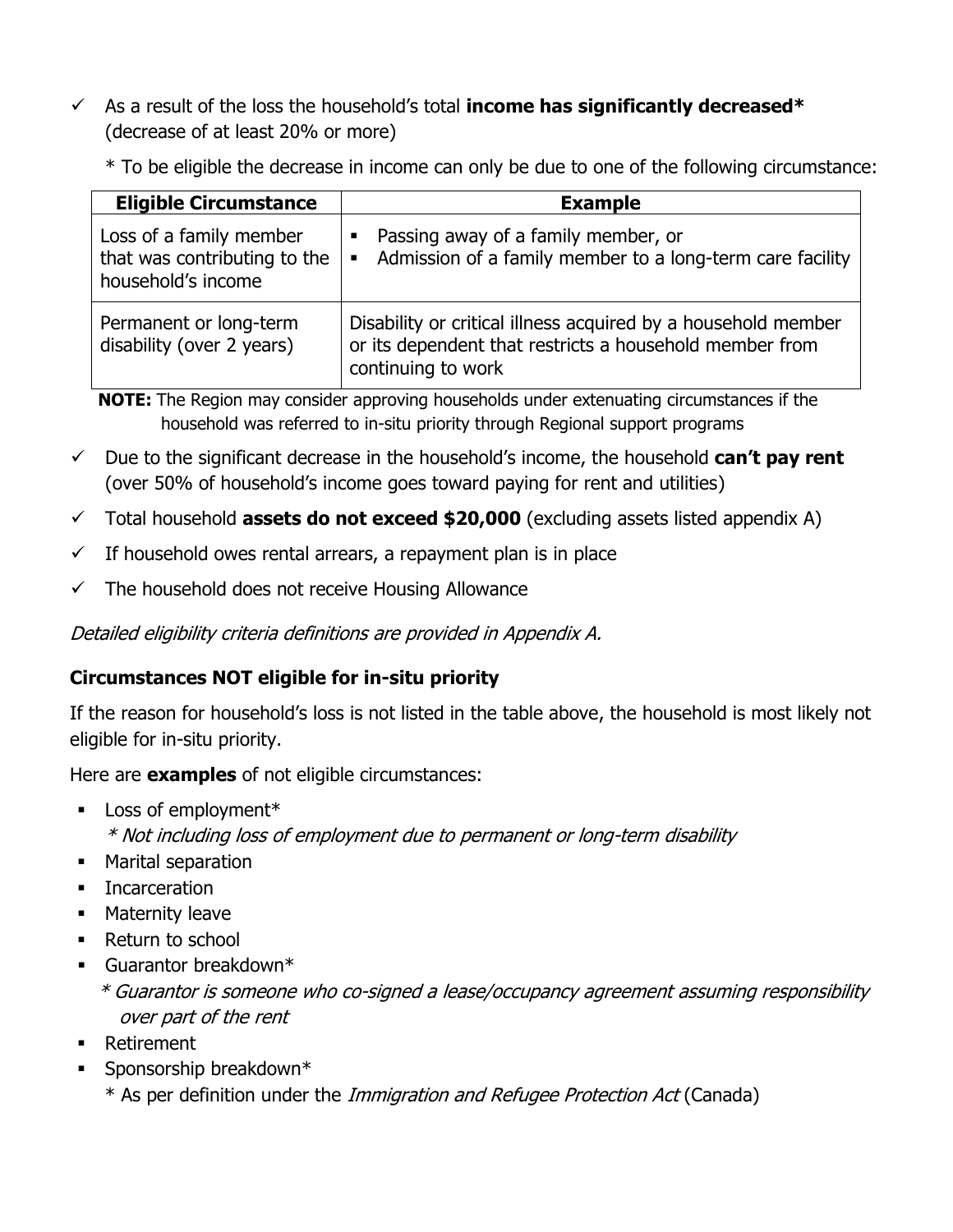# **Bridging Benefit**

An interim bridging benefit will be provided to households approved for in-situ while they wait for subsidy. The benefit will begin on the first of the month following the date a **complete** in-situ application was received by the Region. Payments will be made directly to the Housing Provider.

The bridging benefit will NOT be retroactive to the date the household experienced the significant loss of income.

Bridging benefit payment will be based on unit location (south/north), unit size (as per Regional Occupancy Standard - Program Instruction  $N^{\circ}$ 2004-04), and CMHC average market rent for the year in which the household was approved for in-situ priority.

**For example:** In 2015, a household in a 1 bedroom unit in the north end of the Region would be eligible for a \$349/month bridging benefit.

The bridging benefit is calculated once when the applicant is deemed eligible and provided until the household is offered a permanent subsidy. The benefit will not be adjusted unless there were significant changes to the household's composition and/or income.

A household in receipt of the bridging benefit is required to report to the Region any significant changes to household composition and/or sources of income.

Examples of significant changes that must be reported by the household to the Region, include:

- An individual moving in or moving out of the unit
- Any member of the household receives a new job or new support payments (e.g. Ontario Disability Support Program (ODSP), insurance settlement, etc.)

### **Process**

## **Housing Provider**

- 1. Offer the In-Situ Priority Application (a copy is attached) to market rent households who experienced a significant and permanent loss that significantly reduced their income.
- 2. The household must complete the application in full and provide all required verification documents. The application is not considered to be complete unless all required documentation is attached. (If the household cannot provide a required verification document please consult with your Program Coordinator)
- 3. Complete the In-Situ Priority Check-List (a copy is attached) and attach the household's lease/occupancy agreement to the complete In-Situ Priority Application. Forward the complete package to your Program Coordinator for review.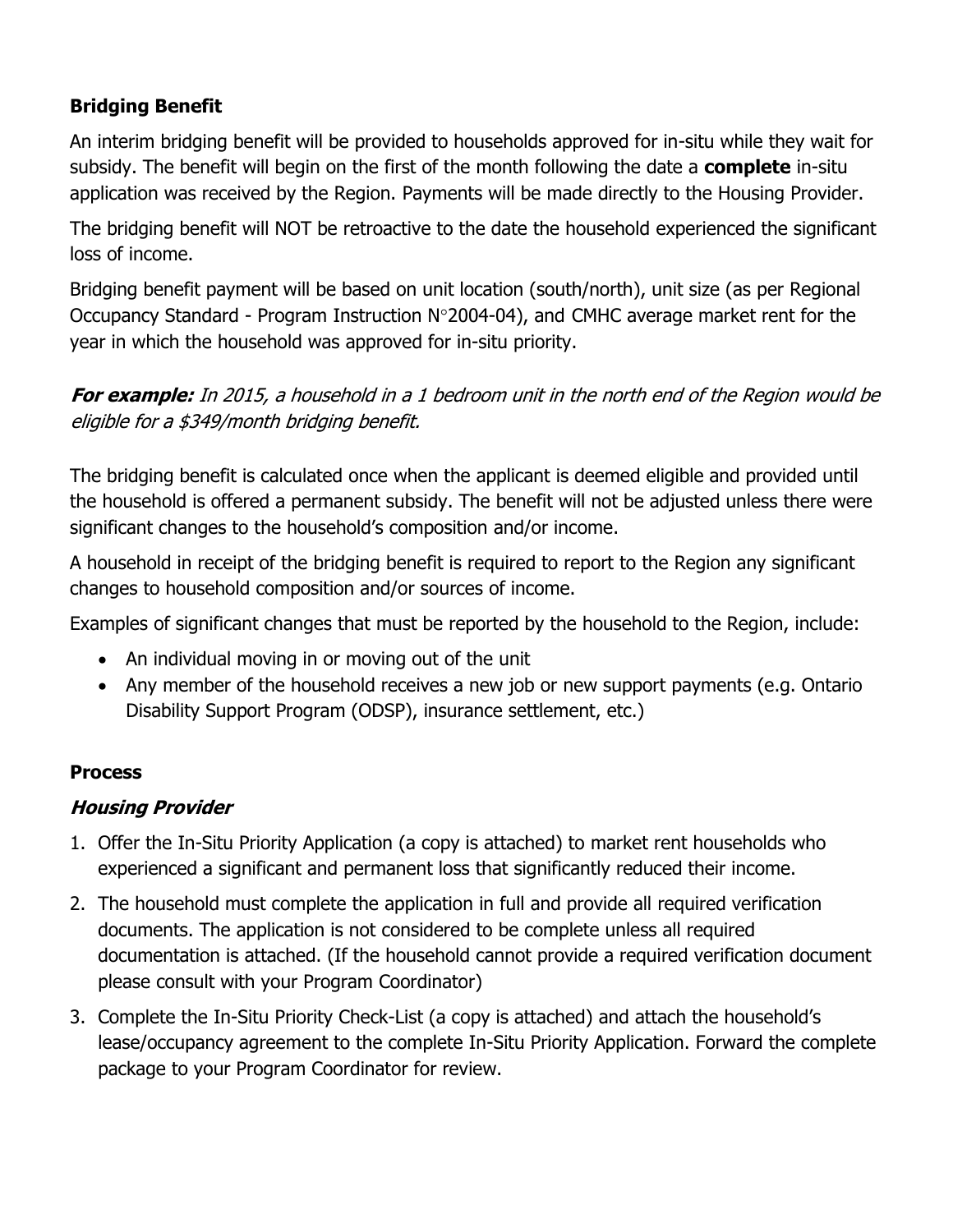# **The Region**

- 4. The Program Coordinator assesses the household's eligibility for in-situ priority category.
- 5. If the application is missing any information or verification documents it will be returned to the household with a letter, copying the Housing Provider, explaining what information is missing.
- 6. Once a complete application is received, it will be reviewed and the Region will notify the household of its decision with a copy to the Housing Provider.
- 7. If the household is denied in-situ priority, it may request a review of the decision.
- 8. If the household is eligible for in-situ priority, it is added to the Housing Provider's subsidiary waiting list. Within the in-situ priority category, the applicants are ranked based on the date a **complete** in-situ application was received by the Region.

# **Household – Subsidy Offer**

A household with in-situ priority will be offered subsidy for the unit size it is eligible for as per Regional occupancy standard in the Regional Rent Assistance Guide to Calculating a Rent Benefit. A household will be required to move to a proper size unit within their housing community at the time a subsidy is offered if it is deemed overhoused.

A household with in-situ priority will be given only one offer. If a household refuses an offer it will lose the bridging benefit and in-situ priority status. The household will remain on the centralized waiting list with a ranking based on its original application to the centralized waiting list. The refusal will be counted toward the three refusals.

## **Subsidy Allocation Process for Housing Providers**

When the Housing Provider has a subsidized vacancy, the following steps must be taken:

1. Check whether your last offer of a subsidy was to a special priority household.\*

If **no**, offer the unit to a household on the special priority waiting list.

If **yes**, offer the subsidy to the highest ranked market household on the in-situ priority list (see step 3).

\*Unless otherwise is stated in the provider's Head Lease or Referral Agreement

- 2. If the unit is filled with a special priority household, and the provider is still under target, the available subsidies are allocated to the highest ranked household on the in-situ priority waiting list.
- 3. If the unit is not accepted by the special priority household or if the last available subsidy was offered to a special priority household, offer subsidy to the highest ranked market household on the in-situ priority list. The market household will be required to move to a unit of the size and type it is eligible for. All available subsidies can be allocated to in-situ priority households.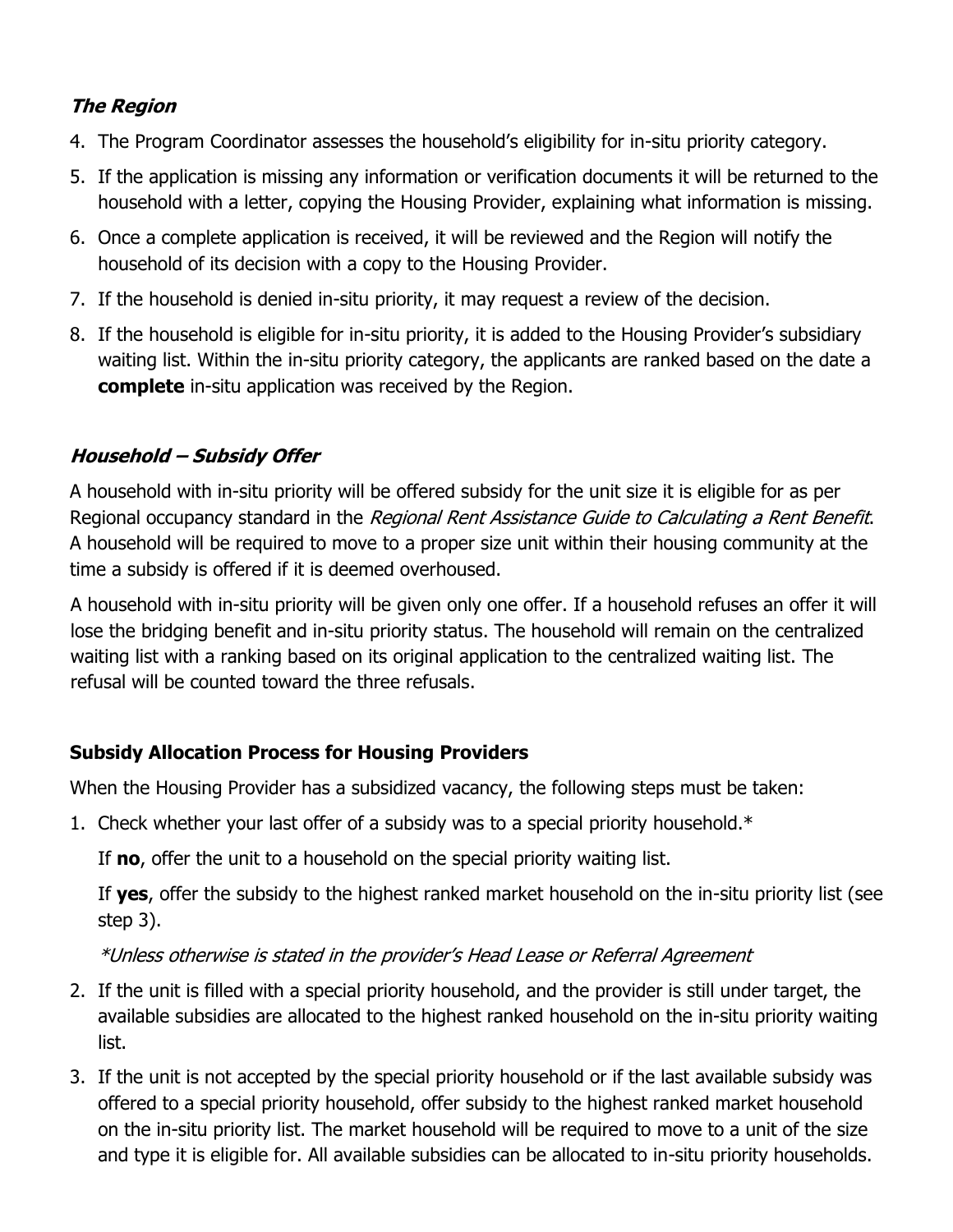4. After allocating in-situ subsidy, the Housing Provider determines whether the vacant unit is market or subsidized. If all subsidies are allocated, the Housing Provider rents the unit at market. If the Housing Provider is still under target, the unit is offered to the highest ranked applicant on the chronological waiting list.

### **Allocating Subsidy to In-Situ Priority Applicants Without a Subsidized Vacancy**

If the Housing Provider has no vacancy but is under target, the provider allocates the available subsidies to the highest ranked market household on the in-situ priority list.

### **If you have any questions please contact your Program Coordinator**

-ORIGINAL SIGNED-

Rick Farrell General Manager Housing Services Branch Community and Health Services Department

Attachments:

- Appendix  $A -$  Eligibility Criteria Definitions
- In-Situ Priority Application Coversheet
- In-Situ Priority Application
- In-Situ Priority Check-list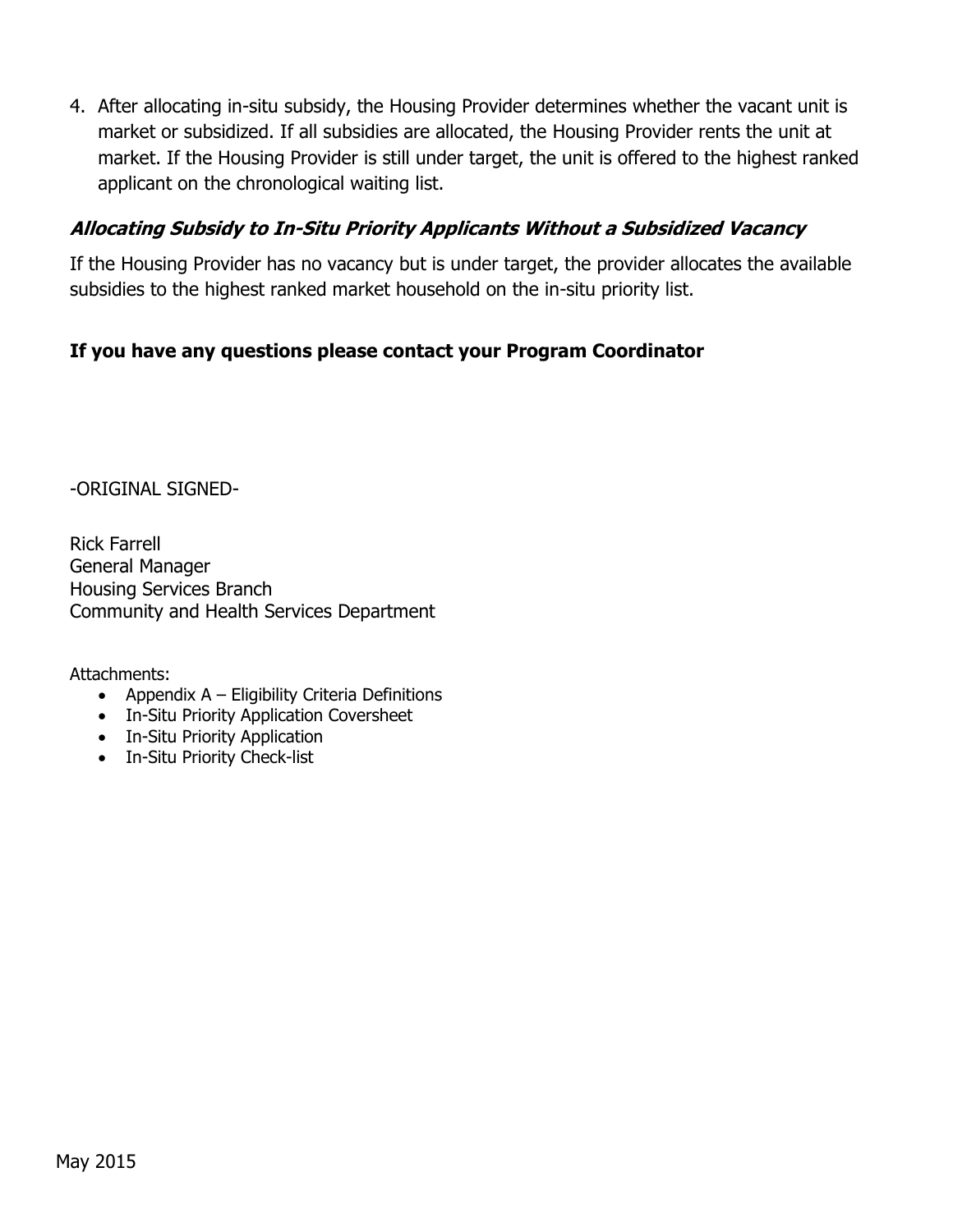# **Appendix A**

# **Eligibility Criteria Definitions**

#### **Assets that are excluded from the \$20,000 asset limit:**

- 1. One household vehicle (additional household vehicles are not excluded)
- 2. Value of tools of trade essential for to the work of a member of the household
- 3. Value of assets necessary for the operation of a business. The business must belong (partially or in full) to one of the household members for a maximum of \$20,000
- 4. The value of a prepaid funeral
- 5. The cash surrender value of a life insurance policy up to a maximum value of \$100,000 for the household
- 6. The proceeds of a loan taken against a life insurance policy that will be used for disability-related items or services
- 7. If a member of the household has received a payment under the Ministry of Community and Social Service Act for the successful participation in a program of activities described in paragraph 9 of section 26 of Ontario regulation 134/98 made under the Ontario Works Act, 1997, the value of any portion of that payment that, within a time that is reasonable in the opinion of the service manager, will be used for the member's post-secondary education
- 8. The value of funds held in a Registered Education Savings Plan, for a child of a member of the household
- 9. The value of clothing, jewellery and other personal effects of household members
- 10. The value of furnishings in the accommodations not including any items used primarily for the operation of a business
- 11. The value of the beneficial interest in a trust of a member of the household who has a disability if the capital of the trust was derived from an inheritance of from the proceeds of a life insurance policy up to a maximum value of \$100,000 for each household member
- 12. The value of the funds held in a Registered Disability Savings Plan, if the beneficiary of the plan is a member of the household.
- 13. The value of funds held in an account of a member of the household in conjunction with an initiative under which the service manager or an entity approved by the service manager commits to contribute funds toward the member's savings goals.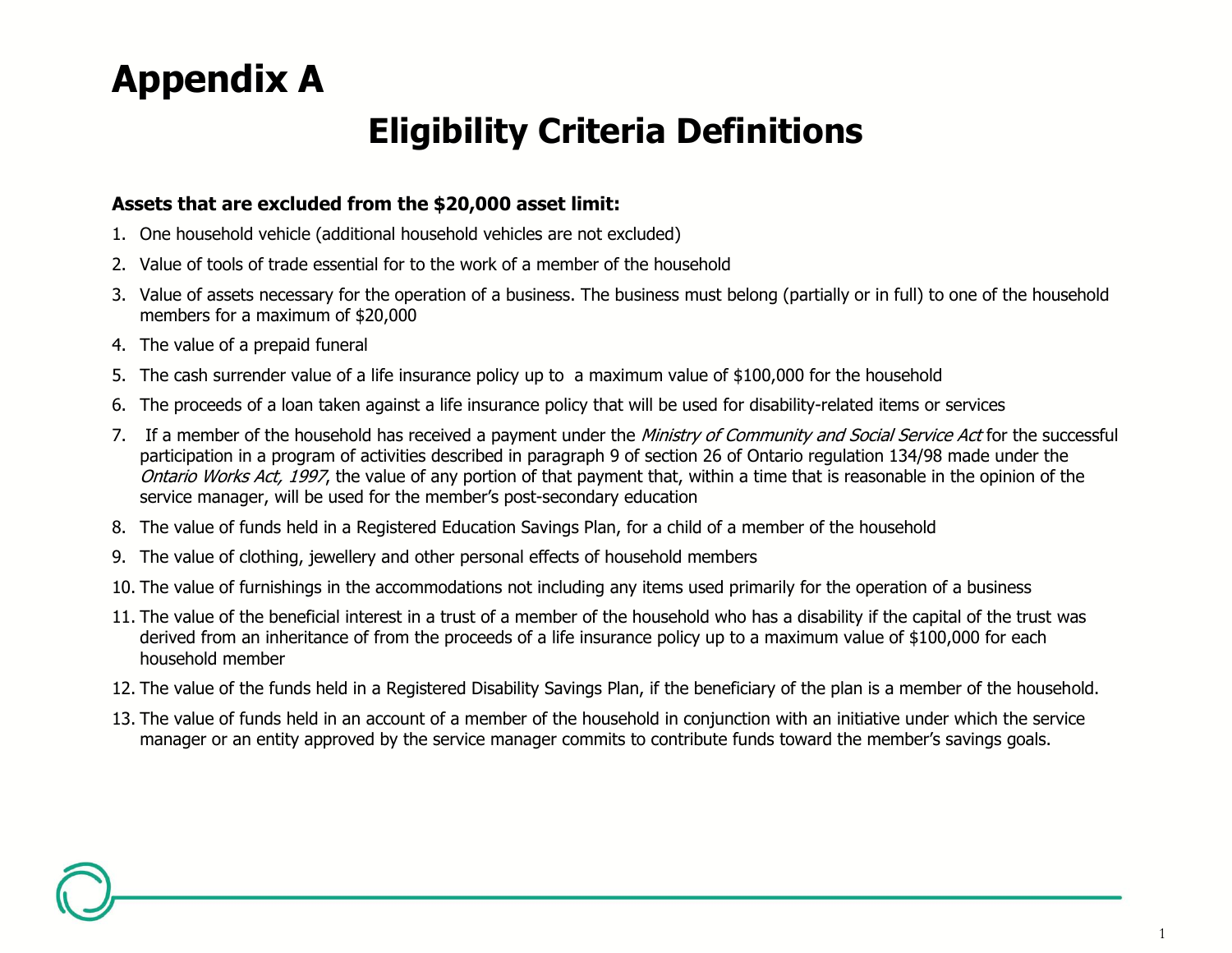# **Appendix A**

| <b>Criteria</b>                                                                                                                | <b>Definitions</b>                                                                                                                                                                               |                                                                                                                                                                                                                                      |  |  |
|--------------------------------------------------------------------------------------------------------------------------------|--------------------------------------------------------------------------------------------------------------------------------------------------------------------------------------------------|--------------------------------------------------------------------------------------------------------------------------------------------------------------------------------------------------------------------------------------|--|--|
|                                                                                                                                | <b>Eligible</b>                                                                                                                                                                                  | <b>Ineligible</b>                                                                                                                                                                                                                    |  |  |
| <b>Household</b>                                                                                                               |                                                                                                                                                                                                  |                                                                                                                                                                                                                                      |  |  |
| Household lives in a market rent<br>unit in Regionally funded social or<br>affordable housing community<br>with rent subsidies | A household living in York Region's social or<br>affordable housing community where subsidy<br>is provided                                                                                       | Households living in Federal Co-operatives<br>or AHP projects without a Rent Assistance<br>agreement,<br>Market households living in buildings<br>without rent supplement agreement, or                                              |  |  |
|                                                                                                                                |                                                                                                                                                                                                  | Other private market rent housing                                                                                                                                                                                                    |  |  |
| Household must be eligible for Rent Assistance                                                                                 |                                                                                                                                                                                                  |                                                                                                                                                                                                                                      |  |  |
| <b>Financial Situation</b>                                                                                                     |                                                                                                                                                                                                  |                                                                                                                                                                                                                                      |  |  |
| Household experienced a loss<br>that resulted in a significant<br>reduction in income                                          | The household's income has decreased by at<br>least 20%<br>Example: household's total income was<br>\$2,000/month. After the loss it decreased to<br>$$1,500/m$ onth = the loss of income is 25% | Loss of income less than 20%<br>Example: household's total income was<br>\$3,000/month. After the loss it decreased to<br>$$2,500/m$ onth = total loss of income is 17%.<br>This household would not qualify for in-situ<br>priority |  |  |
| Household does not receive Housing Allowance                                                                                   |                                                                                                                                                                                                  |                                                                                                                                                                                                                                      |  |  |
| Household can't pay rent                                                                                                       | As a result of the reduction in the household's<br>income it now pays over 50% of its income for<br>rent and utilities                                                                           | Household experienced a reduction in income<br>of over 20% but pays less than 50% of<br>household income for rent and utilities.                                                                                                     |  |  |
|                                                                                                                                | Example: prior to the loss household's income<br>was \$3,000/month and it paid 40%<br>(\$1,200/month) of total income for rent and                                                               | Example: prior to the loss household's income<br>was \$4,000/month and it paid 30%<br>(\$1,200/month) of total income for rent and                                                                                                   |  |  |